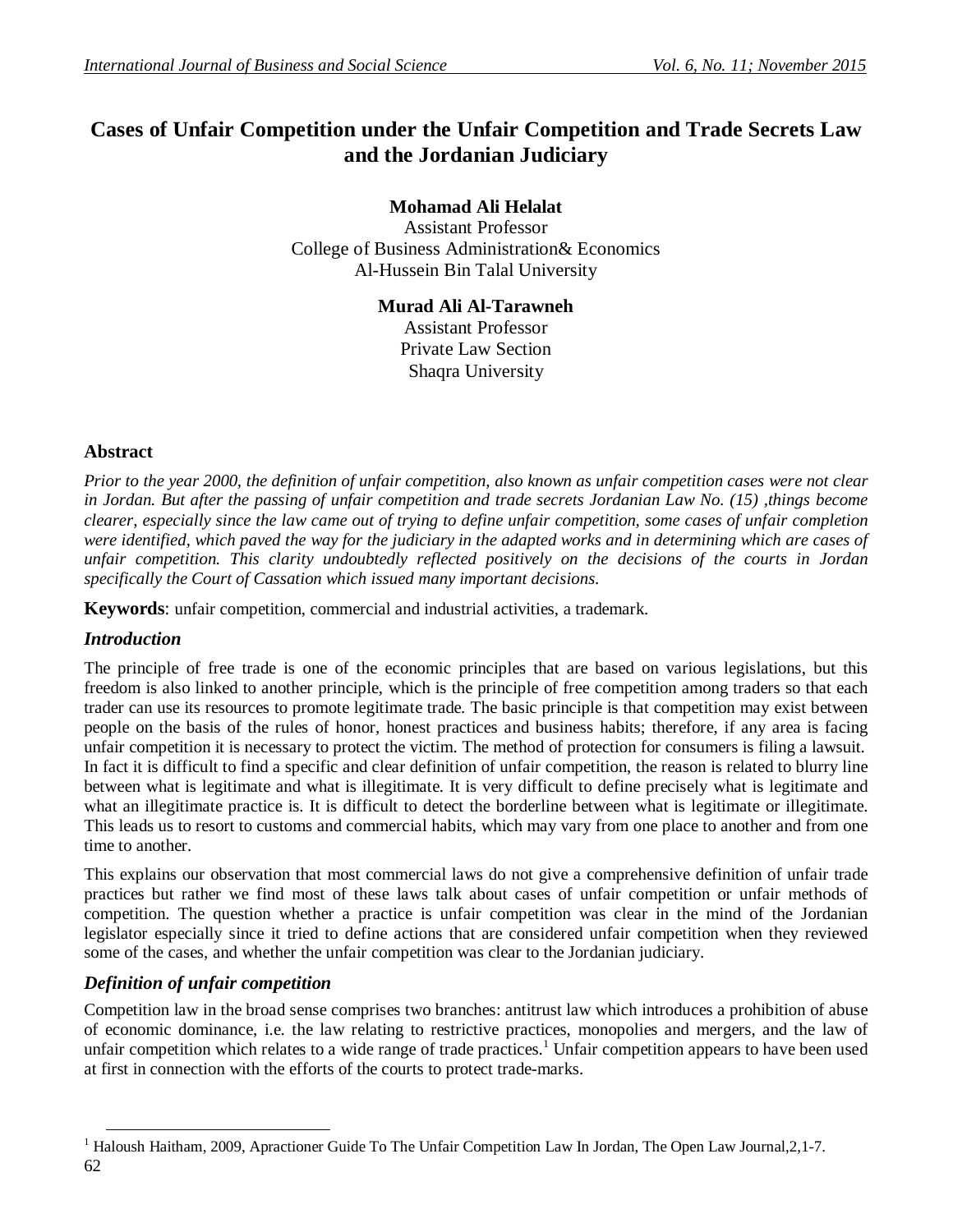When the law relating to trade-marks was specifically defined by statutes and by judicial decisions, unfair competition started as the phrase to designate the unethical practice of a trader who attempts to pass another trader's goods as his own, but recently the legal definition of unfair competition has been extended to include not only the passing off of goods for those of another but also any conduct on the part of one trader which tends unnecessarily injure another in his business.<sup>2</sup>

On this basis we can say that unfair competition is a term which may be applied generally to all dishonest or fraudulent rivalries in trade and commerce. Article (2) of Jordanian Law No. 15 of 2000 on Unfair Competition and Trade Secrets states that: A. Any competition contradictory to the honest practices in the commercial and industrial activities shall be deemed one of the unfair competition and particularly the following:

1. The activities that may by its nature cause confusion with an entity, products, commercial or industrial activities of one the competitors.

2. False claims in practicing trade, whereby causing deprivation of trust from one of the competitors' entity, products or industrial, commercial activities.

3. The data or facts that are used in commerce that may mislead the public in respect to the product's nature, methods of manufacturing, properties, amounts, and availability for use.

4. Any practice that damages the product's reputation, causes confusion in respect to the product's general shape or presentation, or misleads the public on determining the product's price or the method of counting thereof.

B. If the unfair competition is related to a trademark used in the kingdom, that is either registered or not and misleads the public in regards to provisions of paragraph (A) of such article shall be applied.

C. The provisions of paragraphs (A) and (B) of this article shall be applied on services as necessary.

It is noted that the definition of unfair competition was too broad regarding the concept of unfair competition<sup>3</sup>, but we find that the Jordanian legislator avoided setting a specific definition of unfair competition because defining the concept of unfair competition would make this concept more rigid, in the sense that a rigid definition of unfair competition cannot keep up with the evolution in competition and innovative methods by traders.

The proof that the Jordanian legislator did not define unfair competition is it took to clarifying only some cases of unfair competition in the same article, in the sense that they reported these cases, for example, not specifically.<sup>4</sup>

In this case, we find some jurists argue, saying that unfair competition is an act perpetrated by the trader in bad faith to the acquisition of another dealer's clients to the detriment of reconciliation, using illegal means or violation of commercial practice or principles of honesty and honor of the professional conduct of merchants.<sup>5</sup>

While we find that there is justification of jurists' argument that it is not a requirement to consider the component of the competition linked to the illegal act of bad faith. It is sufficient if the error is committed by a person, even if well-meaning, it is not necessary to be the aggressor in bad faith, but enough to be skewed as unusual behavior for a person to be considered a positive error of responsibility.<sup>6</sup>

So the determination of whether a particular business practice is unfair necessarily involves an examination of its impact on its alleged victim, balanced against the reasons, justifications and motives of the alleged wrongdoer. In brief, there must be a balance between the utility of the wrongdoer's conduct against the gravity of the harm to the injured. $7$ 

Commenting on the previous views, we find that the Jordanian legislature have developed and under Article (2) general controls that ensure the survival of competition within the legal fold, meaning that to prevent any behavior that contradicts the habits and honest practices if practice exceeded this circle, whether the aggressor is in bad faith or good faith, will be considered unfair competition.

-

<sup>2</sup> Hines Charles, 1919, Efforts to Define Unfair Competition, The Yale Law Journal, 29, 2.

<sup>&</sup>lt;sup>3</sup> Qalioubi Samiha,(2007) ALwasseet to explain the Egyptian trade law, part 1,Cairo,Dar Al-nahda Publication Ltd,p.625

<sup>&</sup>lt;sup>4</sup> It is noted that the text of Article (2) of the Jordanian unfair competition and trade secrets law is based on the text of Article (10) of the Paris Convention for the Protection of Industrial Property of 1883 and the Convention was adopted in final form under the Stockholm Act of 1967.

 $<sup>5</sup>$  Michel de Juglart, Benjamin pplito, Cours de droit commercial, Montchrestien, paris, 1999, p. 356</sup>

<sup>6</sup> Aukaili Aziz, (2007), Commercial Law In Jordan, Amman, Dar- Al Thaqafa Publication Ltd..

 $^7$  Arkins Sharon, (2005), The Unfair Competition Law after Proposition 64: Changing the Consumer Protection Landscape, 32 western state university law review,162.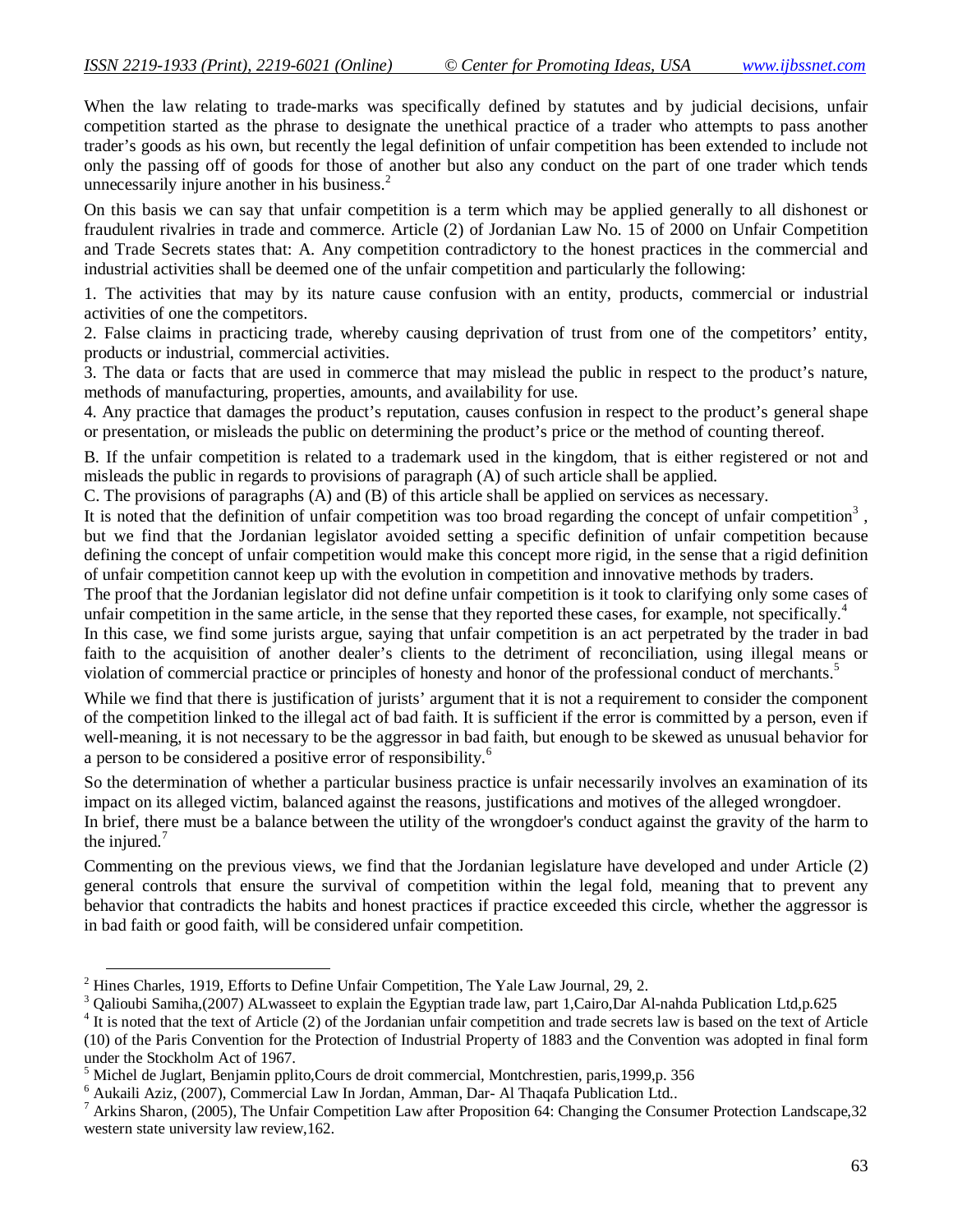#### *Cases of unfair competition according to Jordanian law and Jordanian judiciary*

The cases of unfair competition are too numerous to count, therefore we find that the Jordanian legislature has resorted to enumerate some cases For example, businesses that cause confusion with a competitor's facility or its products or those acts that discredit a competitor's establishment or make false allegations which mislead the community. It is noted that the Jordanian legislator issued in Article (2) may develop a comprehensive inclusive standard of what is unfair competition without specifying a particular situation, which is all competition contrary to honest practices in industrial or commercial activities is considered unfair competition. Thus, it is up to the court to decide whether an act is legitimate or illegitimate.

And we will examine the following cases in the Jordanian law:

#### *First case: The activities that may by its nature cause confusion with entity, products, commercial or industrial activities of one of competitors.*

Even these actions constitute unfair competition that lead to confusion or cause confusion among customers about the merchant or his products or his activity so that the customers switch from his goods and go to a competing merchant. For example, the merchant puts on his goods data set by another merchant, Or tradition of the industrial design, Or releasing him on the opponent's trade name or business address previously used for another shop.

In this regard, The Jordanian court of cassation noted that (Taken advantage of articles  $(2 / a)$  and  $(3 / a)$  of the Unfair Competition Law and Article (5) of the Companies law and Act (2) and (4) and (5) and (6) of the brandname law that the first plaintiff, a registered company since the date of 05.27.2002 and the owner of the trade name of the Grand Optics in Jordan and that the Prosecutor's second company registered since the date of 06/29/97 and owner of the trade name Grand Optics Center in Jordan and the respondent registered company with limited liability at the end of 2003 as a foreign company was registered (Grand Optics Jordan).

And that the respondent has opened commercial shops next to the shops in the commercial market Amman Mecca Mall and showed itself to consumers and the public along with the packaging and the advertising, marketing and brand name of Grand Optics. Since the first company and the second company used the brand name coupled with the English Grand Optics verbally (GRAND OPTICS), Since 2000, it gives them a right to protection and commercial property Name (GRAND OPTICS) And that the use of this name is permitted and legitimate and that of precedence in the registry and the national deployment and proven trading exclusively for using the English word for the primacy of the registration and use. Respondent and that the use of commercial name coupled with the English Grand Optics verbally (GRAND OPTICS) is illegal and an infringement and unfair competition in accordance with the provisions of Article  $(2 / a)$  of the Unfair Competition).<sup>8</sup>

*Second case: False assumptions in practicing trade, whereby causing deprivation of trust from one of the competitors' entity, products or industrial or commercial activities.*

Are acts of unfair competition intended to provide trade data contrary to the fact and the intent is to harm the reputation of the merchant or challenge a rival's character or patriotism by claiming their rival is on the verge of bankruptcy or a drug addict? Acts can also broadcast false information intended to degrade the value of the goods sold by the merchant as poor goods or claim that the goods are fake, or unfit for consumption or harmful to the health of consumers. On this basis, the competition up to the stage of comparison between similar products in terms of quality of products, price and conditions of sale and to show their advantages, which leads to distortion and abuse by this comparison.<sup>9</sup> And the trader's rival achieves this purpose by different means such as a distribution of publications or publication in newspapers or magazines or make notes to various administrative bodies or to other radio and publishing methods.

*Third case: The data or assumptions which used in commerce may mislead public in respect to the product's nature, methods of manufacturing, properties, amounts, and availability for use.*

This group differs from the advanced Group in its data and claims are not directed to competitor products or dealer facility, but focus on product merchant himself. So a merchant may put on his products that (made in sic) (manufactured under license from sic), Or claims that products will be fit for use contrary to fact, Or by putting incorrect data on the materials used in the product installation or ratios of materials used in the installation which will mislead customers who buy these products based on this data.

1

<sup>8</sup> The Jordanian court of cassation, case No 2734/2008,www.adaleh.com.

<sup>9</sup> Qayed Mohammad, (1991), Commercial Law, Dar Al Nahda Al Arabia,Cairo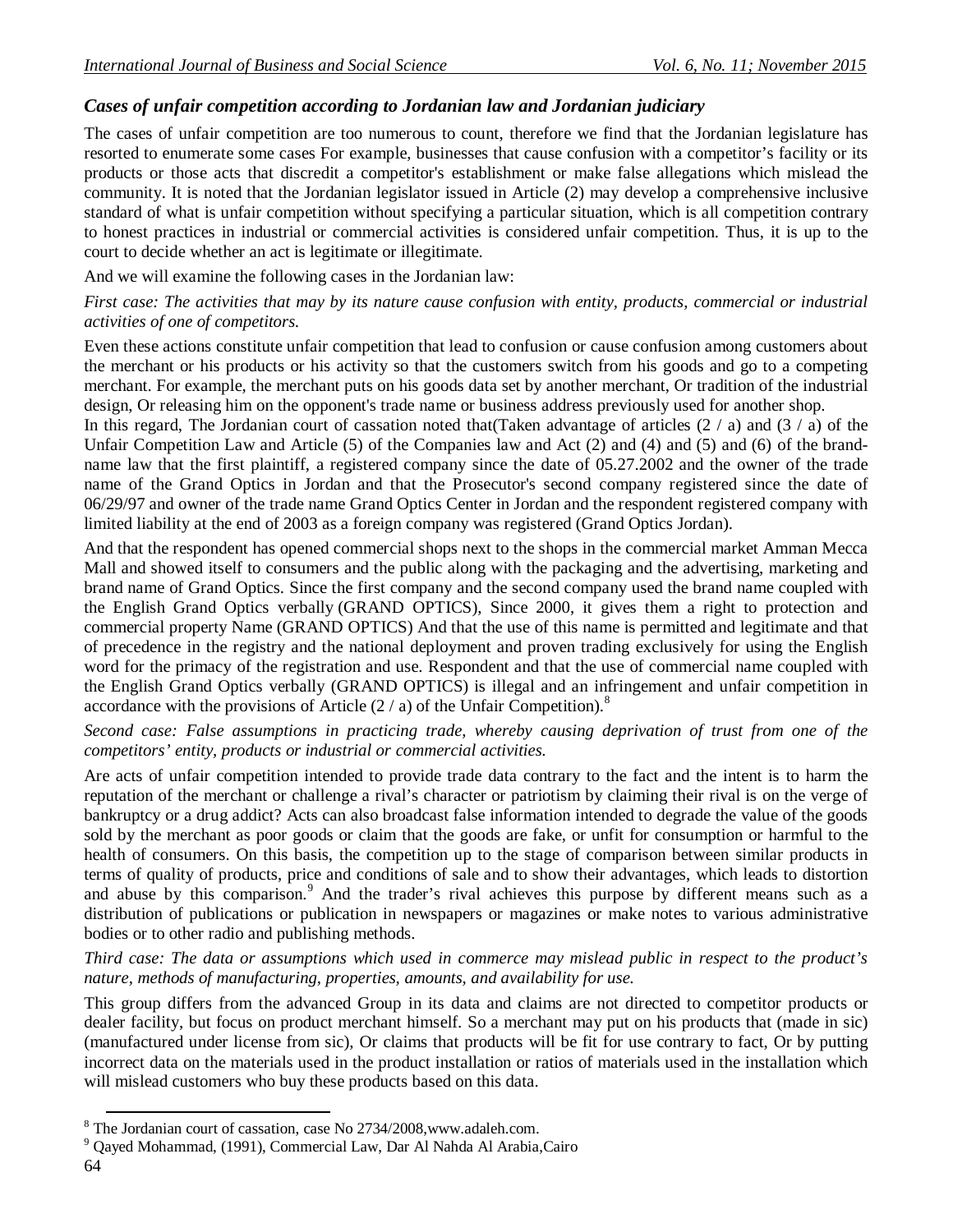The most prominent of the common examples of this kind of assumptions, the data that are placed on many food products as natural products, or data that purports to be free of fat or low-fat and while this is not the case, or data contained on cigarette packs on nicotine and tar ratios while it is correspond with the truth. On this basis, we find that the Jordanian Court of cessation came in its place and agreed to correct of the law as stated in decision (If the plaintiff has a brand The baby shop, It is registered its name with the trademark registered on 10.16.2002 In the name of children's clothing and shoes, The defendant registered the same trademark within Class 25 for clothing foot Services and The plaintiff objected to it in front of trademark registration. These acts constitute unfair competition for the trademark owned by the plaintiff in accordance with Article  $(2/a/b)$  and Article  $(3/a)$  of the Unfair Competition Law, as the trademark used by the defendant used in Jordan and would mislead the public and incur confusion among the public)<sup>10</sup> Also the Jordanian Court of cessation stated that (if the plaintiff claims that the smoke imported by The defendant under the brand (Ghamdan) filled casings, cardboard and similar containers to the extent of matching the bottles and cardboard sleeves distinctive for its smoke under the brand (Ghamdan) and smoke imported by The defendant and holds false statements, the work constitutes unfair competition within the meaning of Article 2 of the Unfair Competition  $Law$ <sup>11</sup>

*Fourth case: Any practice that damages the product's reputation, causes confusion in respect to the product general shape or presentation, or misleads the public on declaring the product price or the method of counting thereof.*

One of the cases of unfair competition that can be faced by courts is the outer appearance of the product, the application of that came in the decision of the Court of Cassation Jordan(Article 2 of the unfair competition law and trade secrets No. (15) For the year 2000, considered in paragraphs [a, b], that any exercise may damage the product's reputation or cause confusion in respect to the external appearance, or if the acts related to a trademark, this is considered unfair competition in commercial affairs. And because it is proven that the defendant has marketed and stored the goods bearing the plaintiff company's brand name and so that it has therefore engaged in acts unfair competition.)<sup>1</sup>

In fact we find that the acts set in this paragraph, which may constitute acts of unfair competition does not provide too much details about the acts mentioned in the preceding paragraphs except in relation to misleading the public about the price of the product or the method of counting thereof. So we find that it was most effective if Jordanian legislator adds it to any of the preceding paragraphs without being singling out this particular paragraph. Here it must be noted that the Jordanian legislator explained specifically in paragraph (b) of Article (2) that any assault on a trademark used in Jordan, either being registered or not and leads to misleading the public is a case of unfair competition, And thus it shall apply the provisions of paragraph (a) of Article (2) shall be applied. And unfair competition achieved here by using the same trademark that belongs to others and putting it on a rival dealer or a false claim that the trademark is registered in Jordan. In application of that the Jordanian Court of Cassation said that (The use of a trademark has been used by and with wide acclaim in Jordan, whether registered or unregistered leading to cheating and misleading the public is one of the cases of unfair competition, in accordance with the provisions of Article ( $2/b$ ) of Unfair Competition law)<sup>13</sup>

Also the Jordanian Court of Cassation stated that (and as the subject of unfair competition related to the tradition of a trademark and where the plaintiff is the owner of the trademark (Winston) got a trademark of cigarettes (Winston) where it became responsible for trading it in Jordan. And where it was three set Containers for cigarettes seized in the port of Aqaba shows that the existing cigarettes are (Winston red and smoke Winston white) for the purpose of exporting cigarettes to Iraq, and was found after examining these samples to be counterfeit samples, and since the papers presented in the lawsuit prove that the goods did not enter the Hashemite Kingdom of Jordan, and the plaintiff did not provide any evidence to prove the use of cigarettes inside the Hashemite Kingdom of Jordan, but that the plaintiff asserts that the containers that were the subject of trademark counterfeit were seized in the port of Aqaba. Accordingly, the conditions in paragraph (b) of Article 2 of the unfair competition law are not available and the plaintiff's claim is devoid of legal corroboration)<sup>14</sup>

-

<sup>&</sup>lt;sup>10</sup> The Jordanian Court of Cessation, Case No 2564/2014, www.adaleh.com.

<sup>&</sup>lt;sup>11</sup> The Jordanian Court of Cessation, Case No 248/2004, www.adaleh.com.

<sup>&</sup>lt;sup>12</sup> The Jordanian Court of Cessation, Case No 3388/2008, www.adaleh.com.

<sup>&</sup>lt;sup>13</sup> The Jordanian court of cassation, case No 453/2012, www.adaleh.com.

 $14$  The Jordanian court of cassation, case No 3547/2006, www.adaleh.com.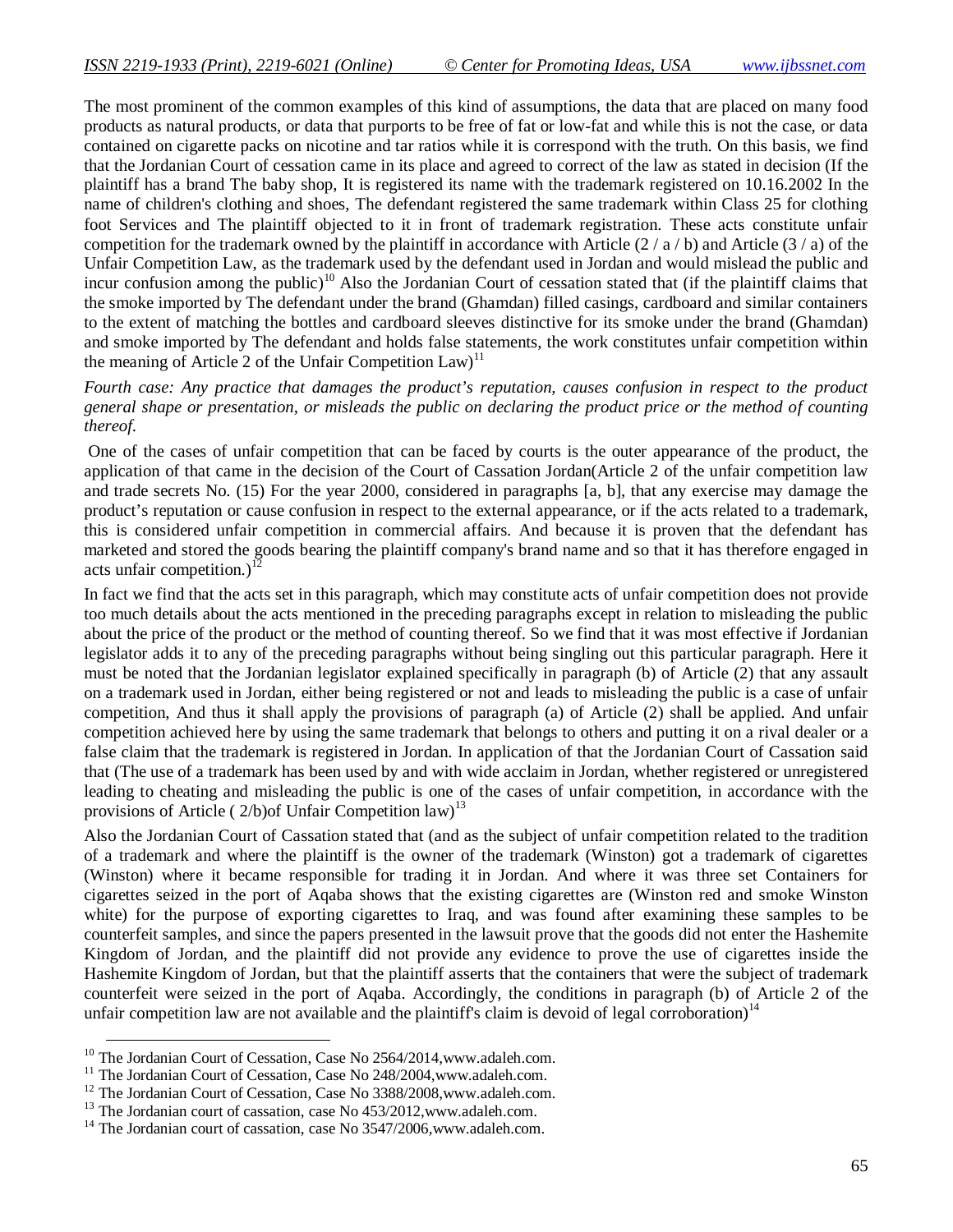# *Conclusion*

As a result, we note that Article 2 of Jordan Law No. 15 of 2000 on Unfair Competition and Trade Secrets was a complete likeness to the Article 10 of the Paris Convention for the Protection of Industrial Property of 1883 and its amendments. The article reads as follows:

(1) The countries of the Union are bound to assure the nationals of such countries effective protection against unfair competition. (2) Any act of competition contrary to honest practices in industrial or commercial matters constitutes an act of unfair competition. (3) The following in particular shall be prohibited: (i) all acts of such a nature as to create confusion by any means with the establishment, the goods, or the industrial or commercial activities, of a competitor; (ii) false allegations in the course of trade of such a nature as to discredit the establishment, the goods, or the industrial or commercial activities, of a competitor; (iii) indications or allegations, the use of which in the course of trade is liable to mislead the public as to the nature, the manufacturing process, the characteristics, the suitability for their purpose, or the quantity, of the goods.

The only acts expressly proscribed by Article l0bis are those that create confusion with the business of a competitor, those that falsely discredit a competitor's business, and those that mislead the public as to the characteristics of the goods being offered. All three of these activities involve deception," which is the basis for the doctrine of passing off as recognized in common law jurisdictions.<sup>15</sup>

In this regard, we say that the Jordanian legislator has done well by not putting a specific definition of unfair competition, but a general rule of what could be considered unfair competition valuable commercial and industrial area, and then it identified some cases of unfair competition mode, which means to provide protection for all elements of the business and industrial activity of any wrongful conduct and this result gives the courts broad space for the protection of this activity.

It must be pointed out that the definition of unfair competition was quite clear in the mind of the Jordanian legislator and did not directly determine the concept of unfair competition, so that it helps to keep pace with the evolution in competition among traders as well as the methods that can be invented by them. So we find that the Jordanian judiciary and through many of the judgments that we listed did not seek to establish a definition of unfair competition. Proof of this is that the Jordanian legislator census only some cases of unfair competition, in other words it did mention some common situations, for example, rather than sticking exclusively to a definitive definition. The evidence that the law did not ask for bad faith when doing such acts, which would give the important role of the Jordanian judiciary in this area, which leaves the door wide open in front of the judge in adapting these acts and whether these acts are unfair competition or not.

1

<sup>&</sup>lt;sup>15</sup> Lafrance mary(2011), Passing Off and Unfair Competition: Conflict and Convergence in Competition Law, Michigan State Law Review, Vol. 2011:1413,1421.